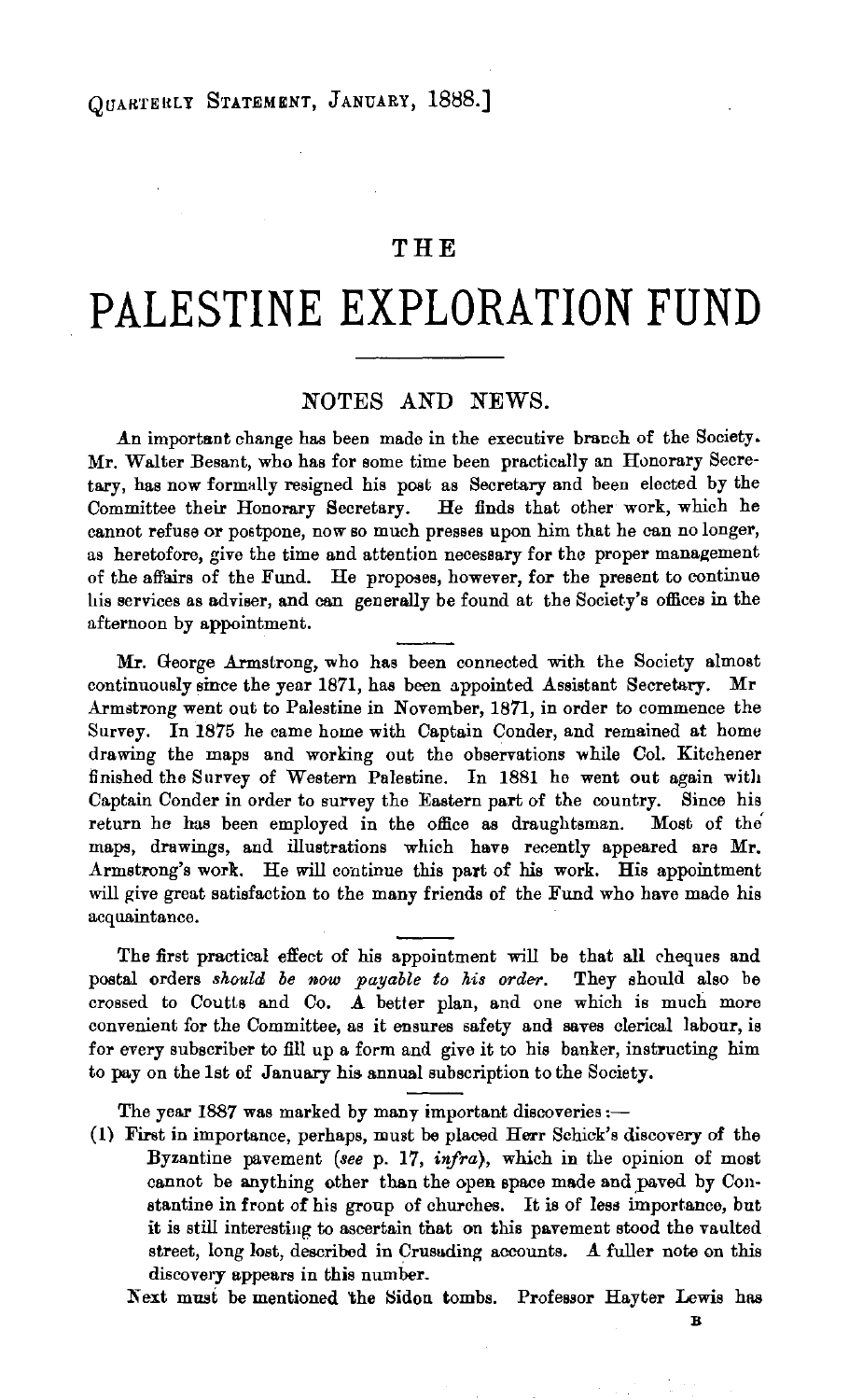given an account of these, which will be found in its place, together with Hamdi Bey's own paper on the subject, republished by permission of the Editor, from the *Revue Archeologique,* In this plaoe we may only point out that no more valuable and interesting find of this kind has ever been made, For drawings and photographs of the tombs we must now wait until Hamdi Bey's promised work on the subject appears.

(3) The district of Jaulan, the Golan of Manasseh, which has been surveyed, is 39 miles in length at its longest points and 18 in breadth. It comprises an area of 560 square miles. On the best map of Palestine there are found about 150 names. On Schumacher's there are 600, being the names of ruined towns, springs, ancient highways, remnants of oak forests, perennial streams, great fields of dolmens, with some remarkable volcanic features. The volcanic mountain, Tell Abu en Nida, rises to the height of 4,123 feet, and that called Tell Abu Yusef to the height of 3,375 feet. Herr Schumacher has drawn upwards of 152 plans and sketches of the country. He has collected a great variety of information on the manners and customs of the people. He has made special plans of the hot springs, &c., of Amatha, the Zaphon of Joshua xiii, 27, and of Ku1at el Husn-Gamala, Susitha and Fik,

The district of Northern Ajlûn, also surveyed, contains 220 square miles, a population of 10,460, and shows on the map 334 names of places. There are in the Memoir detailed plans of 100 places - churches, theatres, vaults, mausoleums, temples, walls, columns, capitols, street pavements, sarcophagi, caves, cisterns, birkets, aqueducts, and ornamental work ; there are collections of mason's marks, Greek inscriptions, drawings of dolmens and stone walls; and there are detailed plans of Umm Keis (Gadara) and Beit Ras (Capitolias).

The district contains about a thousand dolmens scattered over extensive fields; the fertility of the soil is inferior to that of the Hanan; the water supply is chiefly derived from cisterns; there are everywhere patches of forest, now chiefly oak, though the remains of oil presses show that there were previously olives. Herr Schumacher gives also an account of the inhabitants, who are chiefly Moslems.

- (4) A capital in white marble, found in the Temple area, and engraved for the January (1887) *Quarterly Statement,* has proved of the highest interest for architects. It is of Ionic-Byzantine style, and is said by Mr. P. Pullan, one of the best authorities on the subject, to be a work of the eighth or ninth century.
- (5) The Recovery of the ancient wall of Tiberias with its Acropolis. It is now proved that the Herodian city was no mean little Galilean village, but a noble city, with a great wall three miles in length, and a stately citadel.
- (.J) The attempted reading of the Hittite Inscriptions by Captain Conder. There have been many attacks made upon his method, which is put forward by the Committee not as the true solution of the problem, but as Captain Conder's solution. He is himself confident that in the main his method will be adopted.
- (7) The publication by  $Mr$ . Guy le Strange of the catalogue of  $Arab$  writers who have spoken of the Dome of the Rock and the Church of the Holy Sepulchre. So many loose statements have been made as to what Arab historians have said upon this subject that it was most desirable to get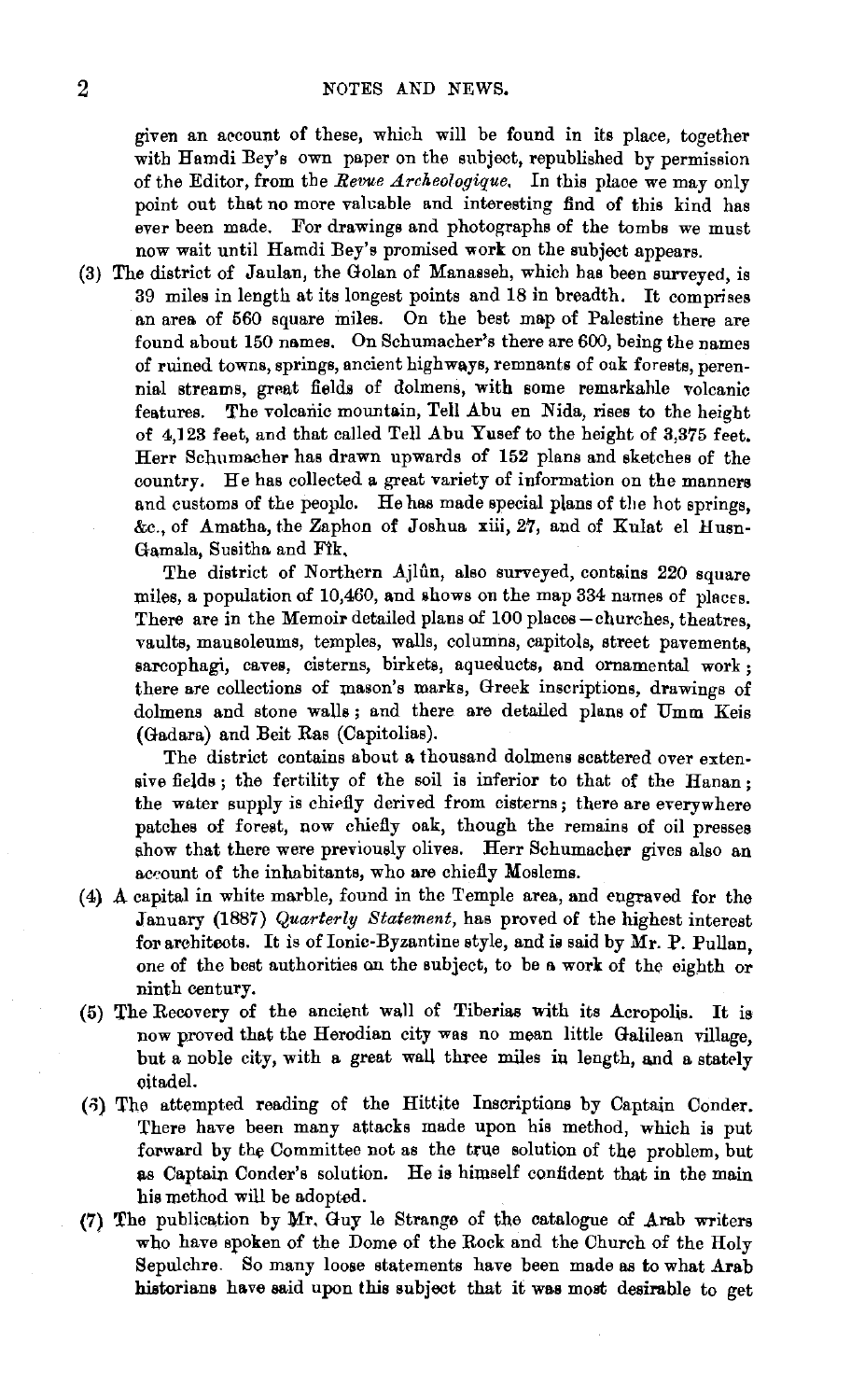once for all an exact statement of what has been written. Had this been done before, a great deal of controversy might have· been saved.

- (8) Herr Schick has discovered what he believes to be the· remaius of Herod's amphitheatre (*Quarterly Statement*, 1887, p. 161).
- (9) Rerr Schumaeher has sent home his Survey of PeUa and the adjoining district. This will be printed' in the same· manner as the Survey of the Jaulan, and will be presented to subscribers. The memoir on this interesting place (where the Christians retreated on the outbreak of the troubles with the Romans) contains-(1.) a plan of the ruins, valley, &c., on the scale of six inches to the mile; ( $\text{tr.}$ ) about a dozen photographic views, with upwards of 40 plans and sketches; (III.) plans of the ruined tower Kh-Fahl, the Acropolis, two temples, the mausoleum, the cemetery covered with sarcophagi, certain curious caves, the great Basilica, a mound' with other caves having stone doors, hot springs, and one Greek inscription. There are also 83 pages of description. We have also to thank Herr Schumacher for sending many notes of objects of interest observed by himself from time to time.

This is a very fair record of work for the year. As for 1888, it remains to be seem what will be done in the way of discovery.. As regards publications, we have already announced that we intend to give to subscribers Schumacher's "Survey of the Jaulân" and his "Survey of Pella and Northern Ajlûn," so printed that they may be bound up separately in volume form uniform with Conder's "Tent Work."

We have received, but must keep over for the present, Dr. Post's narrative of his scientific expedition in the Trans-Jordanic region in the spring of the year 1886, with an account of the flora in the region round Damascus. This will be published immediately. Many of the plants are new.

Subscribers will please nete that publioations annouaced as nearly ready are often delayed by some cause for which the Secretary is not responsible. There has been, for instance, a great deal of delay about the Catalogue of Photographs. This is now ready. And about the List of Old Testament Names. This is also now ready. And about the New Testament Names. This list is in the printer's hands. And about the Index o£ the "Survey." This now wants only the Hebrew portion, which is daily expected.

The same remarks apply to the Piigrim's Text Society. Two works are in the press and almost ready. We hope to be more expeditious in our productions this year.

The "Memoirs of Twenty-One Years' Work" is now in its third thousand. Subscribers are earnestly requested to use this book as a means of showing what *the work has been, and what remains to be done.* Copies are given to every subscriber who wishes to have one, and additional copies can be procured at a great reduction in the price, *by subscribers only,* by writing to the central office.

Will all the subscribers to the Palestine Fund remember- $(1)$  that it helps the Committee very much if subscriptions are paid early in the year? (2) Next, that it saves a great deal of trouble if they are paid to Coutts & Co. direct by a Banker's order? &nd (3) That whenever they are due it saves a great deal of labour if they are paid without waiting for a reminder *?* The clerical staff of